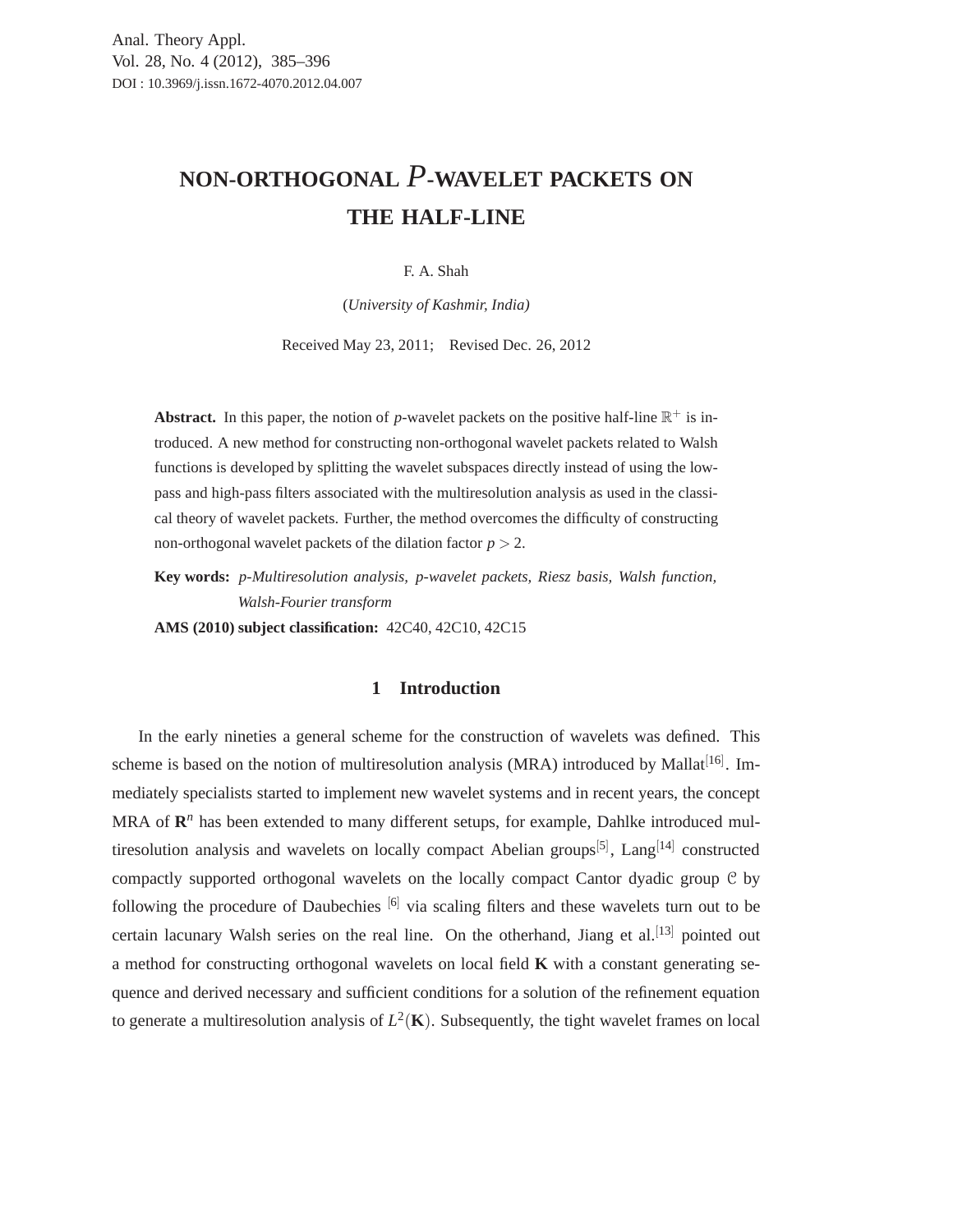fields were constructed by Li and Jiang in  $[15]$ . Farkov $[7]$  extended the results of Lang $[14]$  on the wavelet analysis on the Cantor dyadic group  $C$  to the locally compact Abelian group  $G_p$  which is defined for an integer  $p \ge 2$  and coincides with C when  $p = 2$ . Concerning the construction of wavelets on a half-line, Farkov  $[8]$  has given the general construction of all compactly supported orthogonal p-wavelets in  $L^2(\mathbf{R}^+)$  and proved necessary and sufficient conditions for scaling filters with  $p^n$  many terms  $(p, n \ge 2)$  to generate a p-MRA analysis in  $L^2(\mathbf{R}^+)$ . These studies were continued by Farkov and his colleagues in [9,10], where they have given some new algorithms for constructing the corresponding biorthogonal and nonstationary wavelets related to the Walsh functions on the positive half-line  $\mathbb{R}^+$ . On the otherhand, Shah and Debnath<sup>[21]</sup> have constructed dyadic wavelet frames on the positive half-line  $\mathbb{R}^+$  using the Walsh-Fourier transform and have established a necessary condition and a sufficient condition for the system  $\{2^{j/2}\psi(2^{j}x \ominus k) : j \in \mathbb{Z}, k \in \mathbb{Z}^+\}$  to be a frame for  $L^2(\mathbb{R}^+)$ .

It is well-known that the classical orthonormal wavelet bases have poor frequency localization. For example, if the wavelet  $\psi$  is band limited, then the measure of the supp of  $(\psi_{j,k})^{\wedge}$  is  $2^{j}$ -times that of supp  $\hat{\psi}$ . To overcome this disadvantage, Coifman et al.<sup>[4]</sup> constructed univariate orthogonal wavelet packets. The fundamental idea of wavelet packet analysis is to construct a library of orthonormal bases for  $L^2(\mathbf{R})$ , which can be searched in real time for the best expansion with respect to a given application.

Let  $\varphi(x)$  and  $\psi(x)$  be the scaling function and the wavelet function associated with a multiresolution analysis  $\{V_j\}_{j \in \mathbb{Z}}$ . Let  $W_j$  be the corresponding wavelet subspaces:

$$
W_j = \overline{\operatorname{span}} \left\{ \psi_{j,k} : k \in \mathbb{Z} \right\}.
$$

Using the low-pass and high-pass filters associated with the MRA, the space  $W_i$  can be split into two orthogonal subspaces, each of them can further be split into two parts. Repeating this process *j* times,  $W_j$  is decomposed into  $2^j$  subspaces each generated by integer translates of a single function. If we apply this to each  $W_j$ , then the resulting basis of  $L^2(\mathbf{R})$  which will consist of integer translates of a countable number of functions, will give a better frequency localization. This basis is called the *wavelet packet basis*. To describe this more formally, we introduce a parameter *n* to denote the frequency. Set  $\omega_0 = \varphi$  and define recursively

$$
\omega_{2n}(x) = \sum_{k \in \mathbb{Z}} h_k \omega_n(2x - k), \qquad \omega_{2n+1}(x) = \sum_{k \in \mathbb{Z}} g_k \omega_n(2x - k),
$$

where  $\{h_k\}_{k\in\mathbb{Z}}$  and  $\{g_k\}_{k\in\mathbb{Z}}$  are the low-pass filter and high-pass filter corresponding to  $\varphi(x)$ and  $\psi(x)$ , respectively. Chui and Li<sup>[2]</sup> generalized the concept of orthogonal wavelet packets to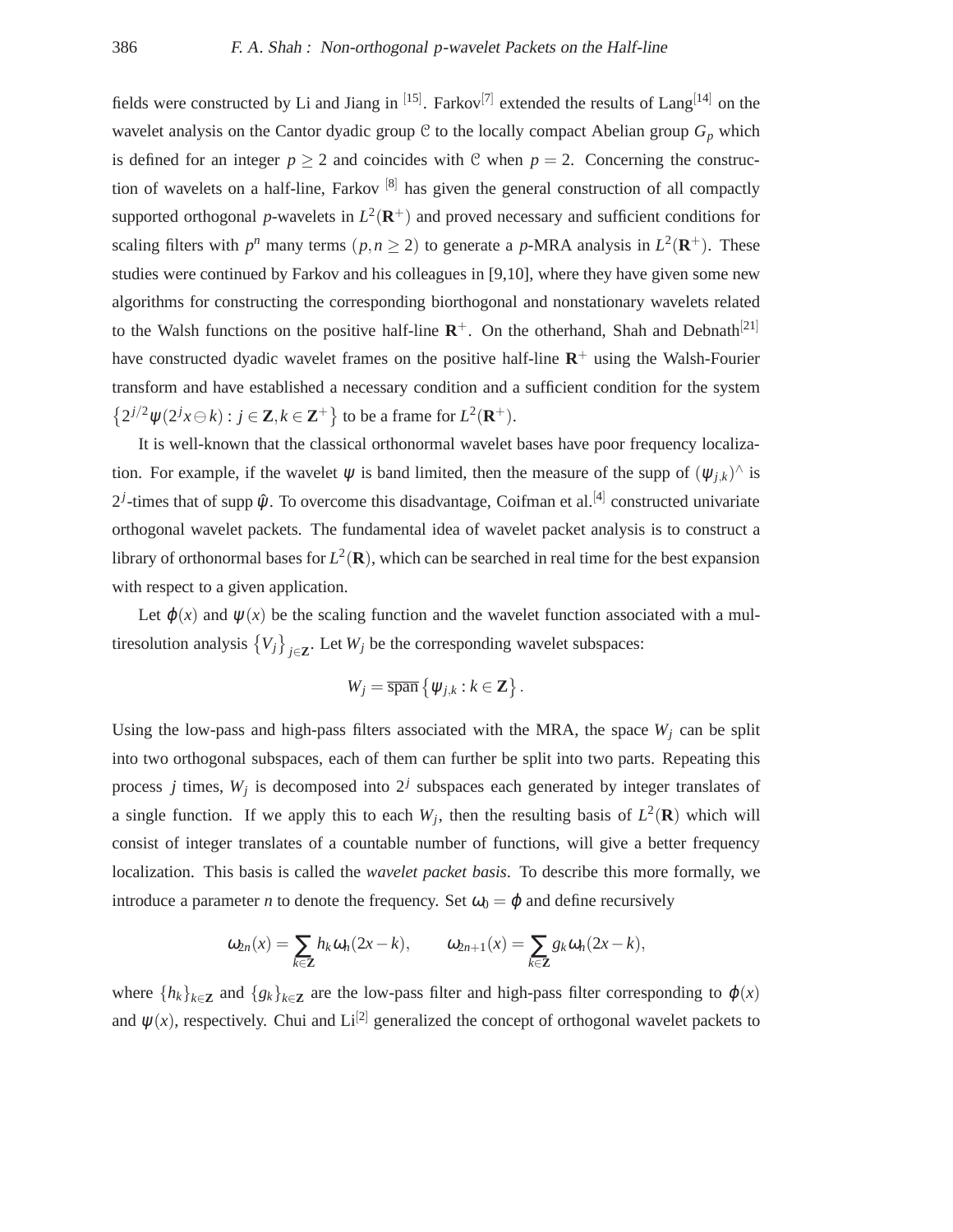Recently, Shah<sup>[20]</sup> has constructed *p*-wavelet packets related to the Walsh functions on the positive half-line **R** <sup>+</sup>. He proved lemmas on the so-called splitting trick and several theorems concerning the Walsh-Fourier transform of the *p*-wavelet packets and the construction of *p*wavelet packets to show that their translates form an orthonormal basis of  $L^2(\mathbf{R}^+)$ . Subsequently, the corresponding biorthogonal p-wavelet packets and p-wavelet frame packets on  $\mathbb{R}^+$  were studied by the author and Debnath in [18,19,22].

As one of a series of works on the positive half-line  $\mathbb{R}^+$ , the objective of this paper is to construct non-orthogonal p-wavelet packets related to Walsh functions on  $\mathbb{R}^+$  using the splitting trick of wavelets. The splitting trick in our method decomposes the wavelet subspaces directly instead of using the low-pass and high-pass filters as used in the classic theory of wavelet packets, and thus gives the Riesz basis of the wavelet subspaces.

We have organized the article as follows. In Section 2, we state some basic preliminaries, notation and definitions including Walsh functions, the Walsh-Fourier transform and *p*-MRA. In Section 3, we prove a crucial lemma called the *splitting lemma* which decomposes the wavelet subspaces directly instead of using the low-pass and high-pass filters. By virtue of this lemma, we construct the *p*-wavelet packets and prove that they generate Reisz basis for  $L^2(\mathbf{R}^+)$ .

## **2 Preliminaries and** *p***-Wavelet Packets on R**<sup>+</sup>

Let *p* be a fixed natural number greater than 1. As usual, let  $\mathbf{R}^+ = [0, +\infty)$ ,  $\mathbf{Z}^+ = \{0, 1, 2, \cdots\}$ and  $N = \mathbb{Z}^+ - \{0\}$ . Set  $\Omega_0 = \{0, 1, 2, \dots, p-1\}$  and  $\Omega = \Omega_0 - \{0\}$ . Denote by [*x*] the integer part of *x*. For  $x \in \mathbf{R}^+$  and any positive integer *j*, we set

$$
x_j = [p^j x] \pmod{p}, \qquad x_{-j} = [p^{1-j} x] \pmod{p}.
$$
 (2.1)

We consider on  $\mathbf{R}^+$  the addition defined as follows:

packets<sup>[23]</sup>.

$$
z = \sum_{j < 0} \zeta_j p^{-j-1} + \sum_{j > 0} \zeta_j p^{-j}
$$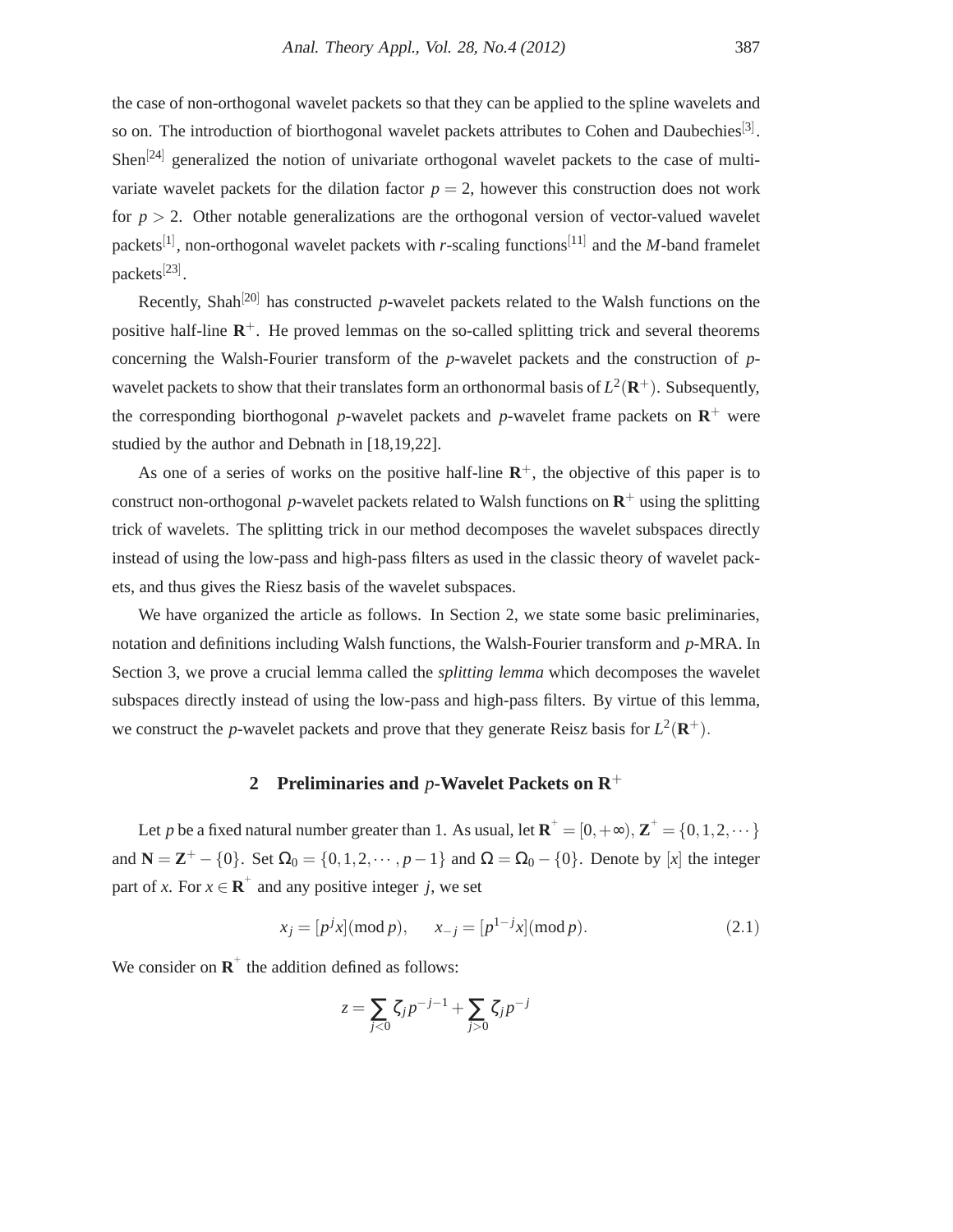with  $\zeta_j = x_j + y_j \pmod{p}$   $(j \in \mathbb{Z} \setminus \{0\})$ , where  $\zeta_j \in \Omega_0$  and  $x_j, y_j$  are calculated by (2.1). Note that  $z = x \ominus y$  if  $z \oplus y = x$ , where  $\ominus$  denotes subtraction modulo p in  $\mathbb{R}^+$ .

For  $x \in [0,1)$ , let  $r_0(x)$  be given by

$$
r_0(x) = \begin{cases} 1, & \text{if } x \in [0, 1/p) \\ \varepsilon_p^{\ell}, & \text{if } x \in [\ell p^{-1}, (\ell + 1)p^{-1}), \ \ell \in \Omega, \end{cases}
$$

where  $\varepsilon_p = \exp(2\pi i/p)$ . The extension of the function  $r_0$  to  $\mathbf{R}^+$  is given by the equality  $r_0(x +$ 1) =  $r_0(x)$ ,  $x \in \mathbb{R}^+$ . Then, the *generalized Walsh functions* { $w_m(x)$  :  $m \in \mathbb{Z}^+$ } are defined by

$$
w_0(x) \equiv 1, \quad w_m(x) = \prod_{j=0}^k (r_0(p^j x))^{\mu_j}
$$

where  $m =$ *k* ∑ *j*=0  $\mu_j p^j$ ,  $\mu_j \in \Omega_0$ ,  $\mu_k \neq 0$ . They have many properties similar to those of the Haar functions and trigonometric series, and form a complete orthogonal system. Further, by a Walsh polynomial we shall mean a finite linear combination of Walsh functions.

For  $x, y \in \mathbf{R}^+$ , let

$$
\chi(x,y) = \exp\left(\frac{2\pi i}{p} \sum_{j=1}^{\infty} (x_j y_{-j} + x_{-j} y_j)\right),\tag{2.2}
$$

where  $x_j, y_j$  are given by (2.1). Note that  $\chi(x, m/p^{n-1}) = \chi(x/p^n, m) = w_m(x/p^n)$  for all  $x \in$  $[0, p^n)$ ,  $m, n \in \mathbb{Z}^+$ . Also, if  $x, y, \xi \in \mathbb{R}^+$  and  $x \oplus y$  is *p*-adic irrational, then

$$
\chi(x \oplus y, \xi) = \chi(x, \xi) \chi(y, \xi)
$$
, and  $\chi(x \ominus y, \xi) = \chi(x, \xi) \overline{\chi(y, \xi)}$ .

It is shown by Golubov et al<sup>[12]</sup> that both the systems  $\{\chi(\alpha,.)\}^{\infty}_{\alpha}$  $\sum_{\alpha=0}^{\infty}$  and  $\{\chi(.,\alpha)\}_{\alpha}^{\infty}$  $\frac{\infty}{\alpha=0}$  are orthonormal bases in  $L^2[0,1]$ .

By *p*-adic interval  $I \subset \mathbf{R}^+$  of range *n* we mean the intervals of the form

$$
I = I_n^k = [kp^{-n}, (k+1)p^{-n}), \ k \in \mathbb{Z}^+.
$$

The *p*-adic topology is generated by the collection of *p*-adic intervals and each *p*-adic interval is both open and closed under the *p*-adic topology (see [17]). The family  $\{[0, p^{-j}) : j \in \mathbb{Z}\}\$ forms a fundamental system of the *p*-adic topology on  $\mathbb{R}^+$ . Therefore, for each  $0 \le j, k < p^n$ , the Walsh function  $w_j(x)$  is piecewise constant and hence continuous. Thus  $w_j(x) = 1$  for  $x \in I_n^0$ .

The Walsh-Fourier transform of a function  $f \in L^1(\mathbf{R}^+) \cap L^2(\mathbf{R}^+)$  is defined by

$$
\hat{f}(\xi) = \int_{\mathbf{R}^+} f(x) \overline{\chi(x, \xi)} dx,
$$
\n(2.3)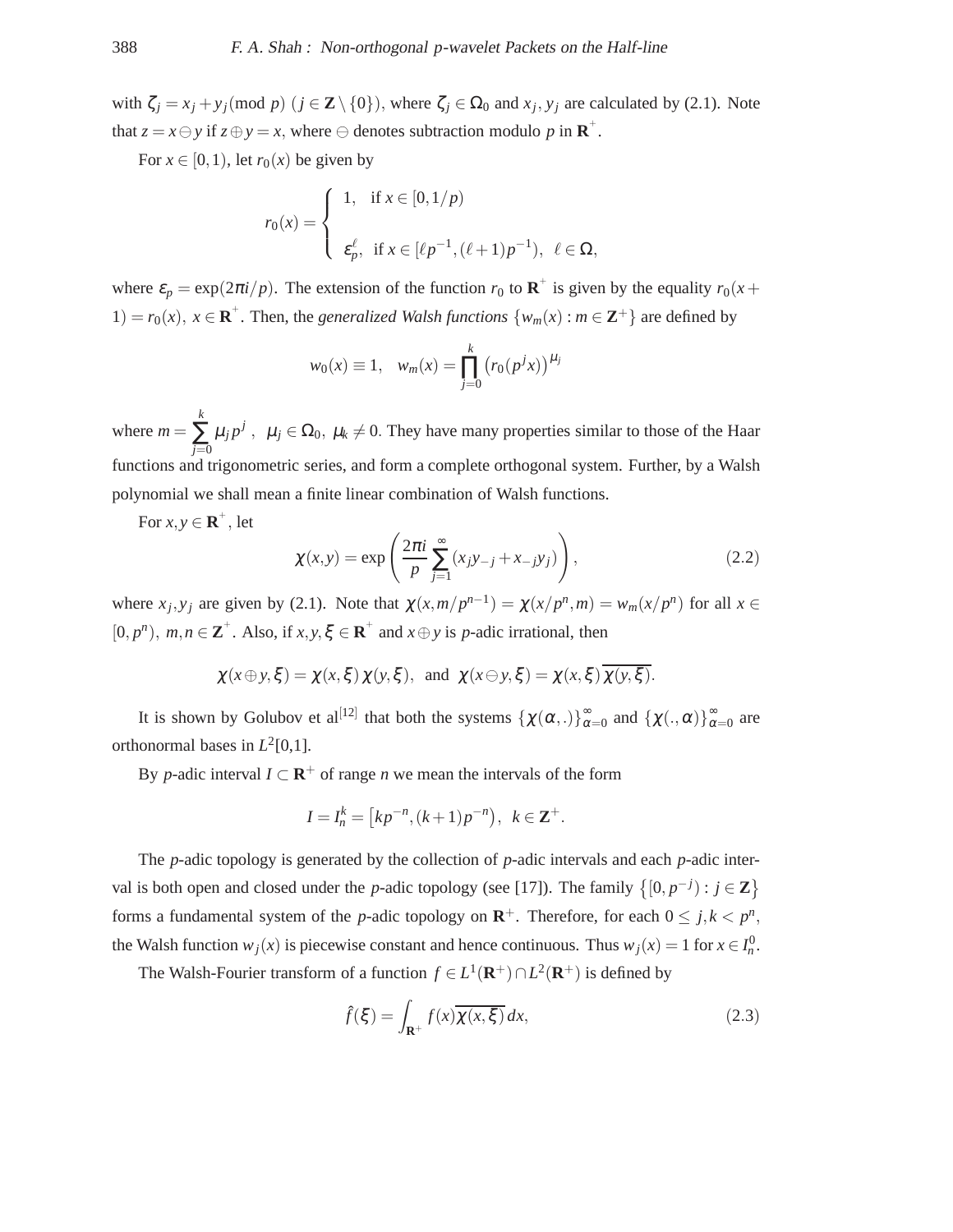where  $\chi(x,\xi)$  is given by (2.2). The Walsh-Fourier operator  $\mathcal{F}: L^1(\mathbf{R}^+) \cap L^2(\mathbf{R}^+) \to L^2(\mathbf{R}^+), \mathcal{F}f =$  $\hat{f}$ , extends uniquely to the whole space  $L^2(\mathbf{R}^+)$ . The properties of the Walsh-Fourier transform are quite similar to those of the classic Fourier transform (see [ $12,17$ ]). In particular, if  $f \in L^2(\mathbf{R}^+)$ , then  $\hat{f} \in L^2(\mathbf{R}^+)$  and

$$
\|\hat{f}\|_{L^2(\mathbf{R}^+)} = \|f\|_{L^2(\mathbf{R}^+)}
$$

Definition 2.1. Let **H** be a Hilbert space. A sequence  $\{f_k\}_{k=1}^{\infty}$  $\sum_{k=1}^{\infty}$  of **H** is said to be a Riesz basis for **H** if there exist constants *A* and *B*,  $0 < A \leq B < \infty$  such that any  $f \in$  **H** can be represented as a series  $f =$ ∞ ∑ *k*=1  $c_k f_k$  converging in **H** with

$$
A||f||^2 \le \sum_{k=1}^{\infty} |c_k|^2 \le B||f||^2,
$$
\n(2.4)

.

where  $\|\cdot\|$  is the norm of  $L^2(\mathbf{R}^+)$ .

A function  $f \in L^2(\mathbf{R}^+)$  is said to be stable if there exist positive constants  $c_1$  and  $c_2$  such that

$$
c_1\left(\sum_{k\in\mathbf{Z}^+}|a_k|^2\right)^{1/2}\leq \left\|\sum_{k\in\mathbf{Z}^+}a_kf(x\ominus k)\right\|\leq c_2\left(\sum_{k\in\mathbf{Z}^+}|a_k|^2\right)^{1/2},
$$

for each sequence  $\{a_k\}_{k \in \mathbb{Z}^+} \in l^2(\mathbb{Z}^+)$ . In other words, f is stable if the system of functions  ${f(x \ominus k) : k \in \mathbb{Z}^+}$  form a Riesz system in  $L^2(\mathbb{R}^+)$ . Moreover, we recall that (see [8]), *f* is stable in  $L^2(\mathbf{R}^+)$  with constants  $c_1$  and  $c_2$  if and only if

$$
c_1 \leq \sum_{k \in \mathbf{Z}^+} |\widehat{f}(\xi \oplus k)|^2 \leq c_2, \text{ for a.e. } \xi \in \mathbf{R}^+.
$$

In the following subsection, we introduce the notion of  $p$ -multiresolution analysis on  $\mathbb{R}^+$ and give the formal definition of *p*-wavelets of space  $L^2(\mathbf{R}^+)$ .

Definition 2.2. A *p*-multiresolution analysis of  $L^2(\mathbf{R}^+)$  is a nested sequence of closed subspaces  $\{V_j\}_{j\in\mathbb{Z}}$  such that

- (i)  $V_j \subset V_{j+1}$  for all  $j \in \mathbb{Z}$ ,
- (ii)  $\bigcup_{j \in \mathbf{Z}} V_j$  is dense in  $L^2(\mathbf{R}^+)$  and  $\bigcap_{j \in \mathbf{Z}} V_j = \{0\},\$
- (iii) *f* ∈ *V<sub>j</sub>* if and only if *f*(*p*.) ∈ *V*<sub>*j*+1</sub> for all *j* ∈ **Z**,

(iv) there exists a function  $\varphi$  in  $V_0$ , called the scaling function, such that the system of functions  $\{\varphi(\cdot \ominus k) : k \in \mathbb{Z}^+\}$  form a Riesz basis for subspace  $V_0$ .

Since  $\varphi(x) \in V_0 \subset V_1$ , by Definition 2.2, there exists a finitely supported sequence  $\{a_k\}_{k \in \mathbb{Z}^+} \in$  $l^2(\mathbf{Z}^+)$  such that

$$
\varphi(x) = \sum_{k \in \mathbb{Z}^+} a_k \varphi(px \ominus k). \tag{2.5}
$$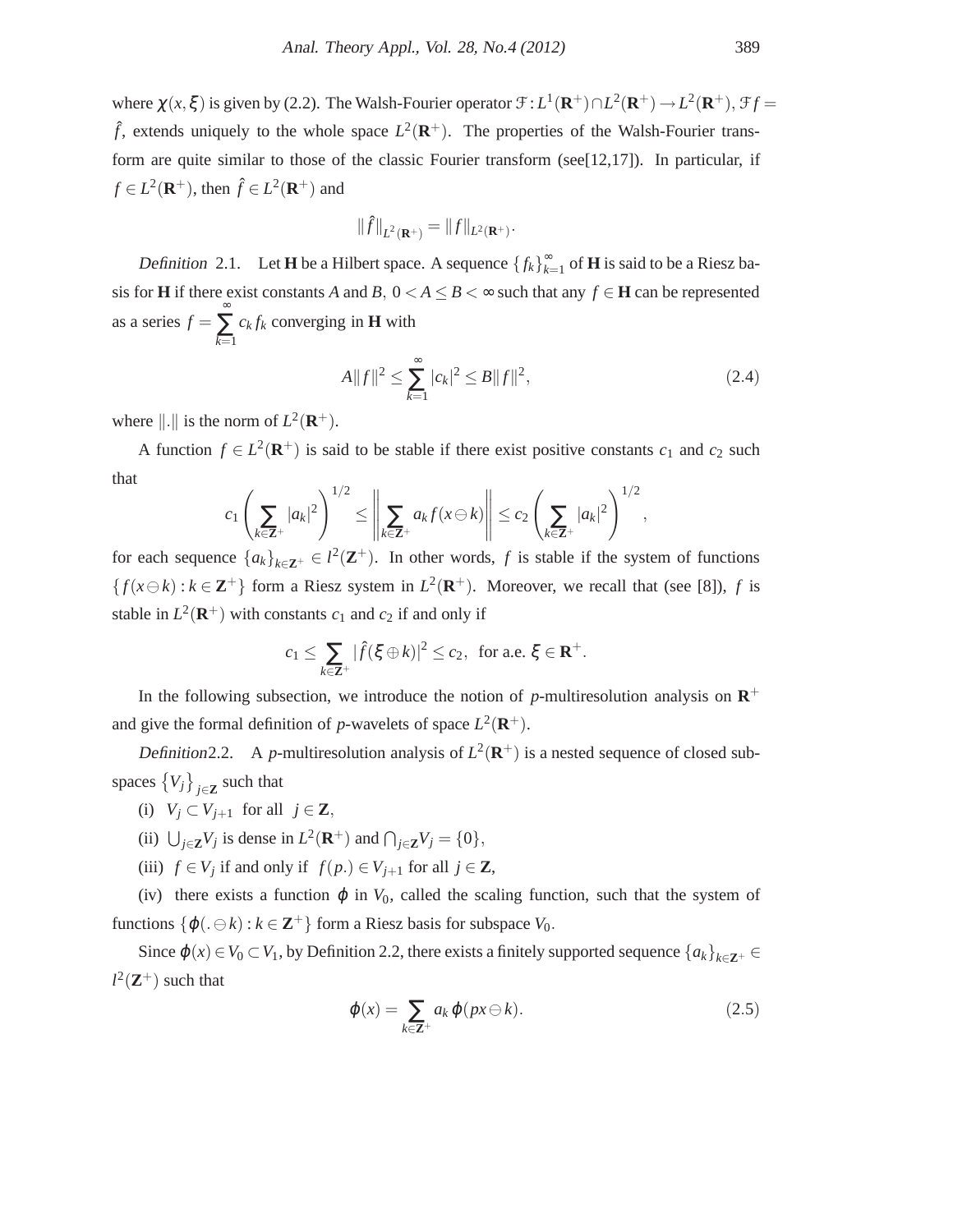The Walsh-Fourier transform of (2.5) is given by

$$
\hat{\varphi}(\xi) = m_0(p^{-1}\xi)\,\hat{\varphi}(p^{-1}\xi),\tag{2.6}
$$

where  $m_0(\xi) = \sum_{k \in \mathbb{Z}^+} a_k \overline{\chi(k,\xi)}$ , is a generalized Walsh polynomial, called the mask or symbol of the refinable function  $\varphi$  and is a *p*-adic step function.

Let *W* be the wavelet subspace, the complement of  $V_0$  in  $V_1$ . If  $\psi_1, \psi_2, ..., \psi_{p-1}$  are in *W* such that  $\{\psi_{\ell}(x \ominus k) : k \in \mathbb{Z}^+, \ell \in \Omega\}$  form a Riesz basis for *W*, then, we call  $\psi_1, \psi_2, ..., \psi_{p-1}$ the basic *p*-wavelets associated with the scaling function  $\varphi(x)$ . Since  $\psi_{\ell} \in W \subset V_1$ , for each  $\ell$  ∈ Ω, there exists a sequence  $\{a_k^{\ell}\}_{k \in \mathbb{Z}^+}$  with  $\sum_{k \in \mathbb{Z}^+} |a_k^{\ell}|^2 < ∞$  such that

$$
\psi_{\ell}(x) = \sum_{k \in \mathbb{Z}^{+}} a_{k}^{\ell} \varphi(px \ominus k).
$$
 (2.7)

Implementing the Walsh- Fourier transform for both sides of (2.7) yields

$$
\hat{\psi}_{\ell}(\xi) = m_{\ell}(p^{-1}\xi)\,\hat{\varphi}(p^{-1}\xi),\tag{2.8}
$$

where

$$
m_{\ell}(\xi) = \sum_{k \in \mathbb{Z}^+} a_k^{\ell} \overline{\chi(k, \xi)}, \ \ell \in \Omega, \tag{2.9}
$$

are the integral-periodic functions in  $L^2[0,1]$  and are called the *wavelet masks*.

By virtue of the property (ii) of Definition 2.2, we have

$$
L^{2}(\mathbf{R}^{+}) = \bigoplus_{j \in \mathbf{Z}} \mathcal{D}^{j}W = V_{0} \oplus \left(\bigoplus_{j \geq 0} \mathcal{D}^{j}W\right)
$$
(2.10)

where  $D$  is the dilation operator such that  $Df(x) = f(px)$ , for any  $f \in L^2(\mathbf{R}^+)$ .

Setting

$$
\omega_1 = \psi_1(x), \omega_2 = \psi_2(x), ..., \omega_{p-1} = \psi_{p-1}(x).
$$

For each integer  $n \in \mathbb{Z}^+$ , we define  $\omega_n$  as follows:

$$
\omega_n(x) = \omega_{pr+s}(x) = \omega_r(px \ominus \mu_s), \qquad (2.11)
$$

where *r* and *s* are the unique numbers such that  $n = pr + s, r \in \mathbb{Z}^+, s \in \Omega_0$ .

The functions  $\{\omega_n : n \in \mathbb{Z}^+\}$  will be called the basic *p*-wavelet packets related to the Walsh functions on the positive half-line  $\mathbb{R}^+$  (see [20]).

Definition 2.3. Let  $\{\omega_n : n \in \mathbb{Z}^+\}$  be the basic *p*-wavelet packets associated with the *p*-MRA  ${V_j}_{j \in \mathbf{Z}}$  of  $L^2(\mathbf{R}^+)$ . The collection of functions

$$
\mathcal{P} = \left\{ \omega_n(p^j x \ominus k) : n \in \mathbf{Z}^+, j \in \mathbf{Z}, k \in \mathbf{Z}^+ \right\}
$$
 (2.12)

is called the general *p*-wavelet packets corresponding to the *p*-MRA  ${V_j}_{j \in \mathbb{Z}}$ .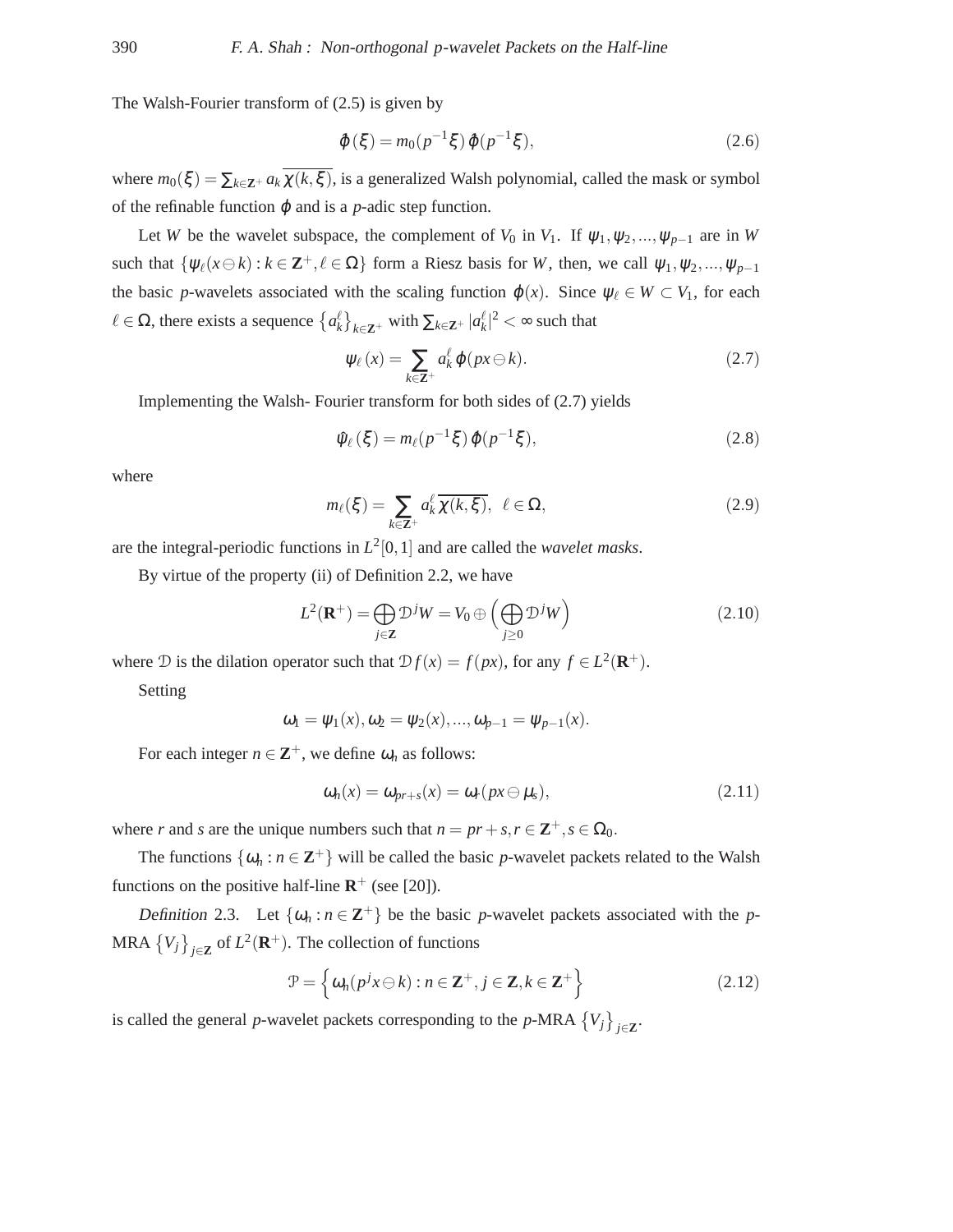## **3 Splitting Trick and the Non-orthogonal** *p***-Wavelet Packets**

For any  $n \in \mathbb{Z}^+$ , define

$$
U_n = \left\{ f(x) : f(x) = \sum_{k \in \mathbf{Z}^+} b_k \omega_n(x \ominus k), \ \{b_k\}_{k \in \mathbf{Z}^+} \in l^2(\mathbf{Z}^+) \right\}.
$$
 (3.1)

**Lemma 3.1.** *Let*  $\{\omega_n : n \in \mathbb{Z}^+\}$  *be the basic p-wavelet packets associated with the p-MRA*  $\{V_j\}_{j\in\mathbf{Z}}$ . Then, for all  $n \in \mathbf{Z}^+$ ,  $\{\omega_n(x\ominus k):k\in \mathbf{Z}^+\}$  form a Riesz basis of  $U_n$ .

*Proof.* We prove this result by induction on *n*. Since  $\{\psi_1, \psi_2, \cdots, \psi_{p-1}\}$  is the basic set of *p*-wavelets in *W* and  $\{\psi_1(x\ominus k), \psi_2(x\ominus k), \cdots, \psi_{p-1}(x\ominus k) : k \in \mathbb{Z}^+\}$  constitutes Riesz basis of *W*, therefore,

$$
\left\{\psi_1(p x \ominus k), \psi_2(p x \ominus k), ..., \psi_{p-1}(p x \ominus k) : k \in \mathbb{Z}^+\right\}
$$

form a Riesz basis of D*W*. By virtue of Riesz basis and Definition 2.3, the system

$$
\left\{\omega_1(x\ominus k),\omega_2(x\ominus k),...,\omega_{p-1}(x\ominus k):k\in\mathbf{Z}^+\right\}
$$

constitutes Riesz basis of *W*, and thus  $\{\omega_n(x \in \mathcal{k}) : 1 \leq n \leq p-1, k \in \mathbb{Z}^+\}$  form a Riesz basis of  $U_n$ . Therefore, the claim is true when  $1 \le n \le p-1$ . Assume that the result is true for  $n < \ell, (\ell \geq p).$ 

Now, for  $n = \ell$ , there exist two unique numbers *r* and *s* such that  $n = pr + s$ ,  $s \in \Omega_0, r \in \mathbb{Z}^+$ and  $r < n = \ell$ . Since  $r < n = \ell$ , the family of functions  $\{\omega_r(x \ominus k) : k \in \mathbb{Z}^+\}$  form a Riesz basis of  $U_n$ . Therefore, there exist constants  $c_1$  and  $c_2$ ,  $0 < c_1 \le c_2 < \infty$  such that

$$
c_1 \leq \sum_{k \in \mathbf{Z}^+} \big| \hat{\omega}_r(\xi \oplus k) \big|^2 \leq c_2.
$$

Further, we have

$$
\sum_{k \in \mathbf{Z}^{+}} |\hat{\omega}_{n}(\xi \oplus k)|^{2} = \frac{1}{p} \sum_{k \in \mathbf{Z}^{+}} |\hat{\omega}_{r}(p^{-1}(\xi \oplus k))|^{2} |\chi(p^{-1}\xi, k)|^{2}
$$
  
\n
$$
= \frac{1}{p} \sum_{k \in \mathbf{Z}^{+}} |\hat{\omega}_{r}(p^{-1}\xi \oplus p^{-1}k)|^{2}
$$
  
\n
$$
= \frac{1}{p} \sum_{k' \in \mathbf{Z}^{+}} |\hat{\omega}_{r}(p^{-1}\xi \oplus k')|^{2} + \frac{1}{p} \sum_{k' \in \mathbf{Z}^{+}} |\hat{\omega}_{r}(p^{-1}\xi \oplus k' \oplus p^{-1}s_{1})|^{2} + \cdots +
$$
  
\n
$$
\times \frac{1}{p} \sum_{k' \in \mathbf{Z}^{+}} |\hat{\omega}_{r}(p^{-1}\xi \oplus k' \oplus p^{-1}s_{p-1})|^{2}
$$

and hence

$$
c_1=p\frac{1}{p}\leq \sum_{k\in\mathbf{Z}^+}\big|\hat{\omega}_n(\xi\oplus k)\big|^2\leq p\frac{1}{p}=c_2.
$$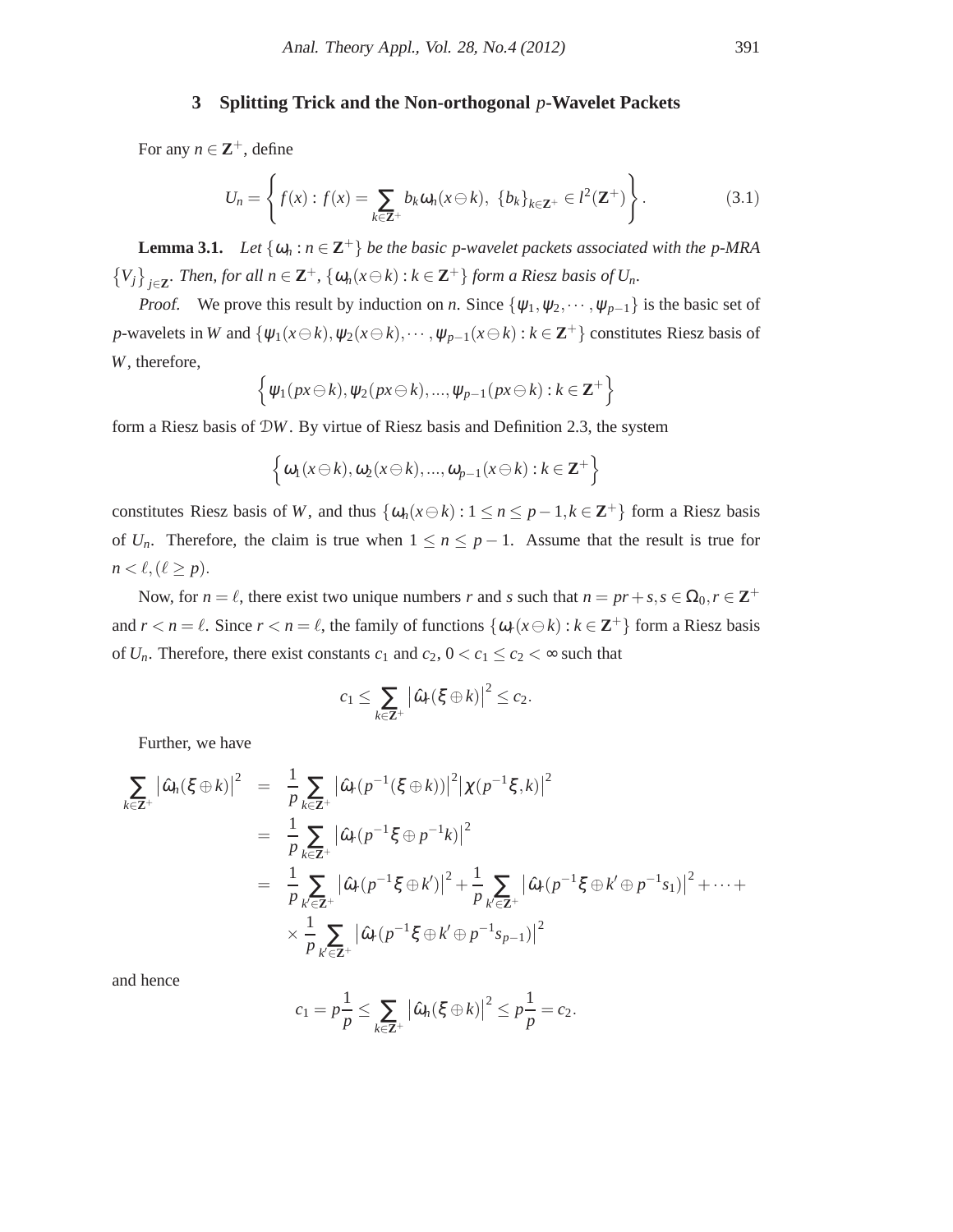Thus,  $\{\omega_n(x\ominus k): k \in \mathbb{Z}^+\}$  forms a Riesz basis of  $U_n$ . This completes the proof of the lemma.

Now we establish the splitting trick of our *p*-wavelet packets.

**Lemma 3.2** (Splitting lemma). *For every n*  $\in \mathbb{Z}^+$ *, the family of functions* 

$$
\left\{\omega_{pn+s}(x\ominus k):s\in\Omega_0,k\in\mathbf{Z}^+\right\}
$$

*constitutes Riesz basis of* D*Un.*

Proof. First, we claim that

$$
\mathcal{D}U_n = \left\{ f(x) : f(x) = \sum_{s \in \Omega_0} \sum_{k \in \mathbb{Z}^+} b_k^s \omega_{pn+s}(x \ominus k), \ \left\{ b_k^s \right\}_{k \in \mathbb{Z}^+} \in l^2(\mathbb{Z}^+) \right\}.
$$
 (3.2)

As for any  $s \in \Omega_0$ , by (2.11) and (3.1),  $\omega_{pn+s}(x \ominus k) \in \mathcal{D}U_n$ . Assume that  $f(x) \in \mathcal{D}U_n$ , then there exists a sequence  ${c_k}_{k \in \mathbf{Z}^+} \in l^2(\mathbf{Z}^+)$  such that

$$
f(x) = \sum_{k \in \mathbb{Z}^+} c_k \omega_n(px \ominus k).
$$
 (3.3)

Further, if there exist sequences  ${b_k^s}_{k \in \mathbb{Z}^+} \in l^2(\mathbb{Z}^+), s \in \Omega_0$ , as for  $f(x) \in \mathcal{D}U_n$ , such that

$$
f(x) = \sum_{s \in \Omega_0} \sum_{k \in \mathbb{Z}^+} b_k^s \omega_{pn+s}(x \ominus k).
$$
 (3.4)

Since  $k \in \mathbb{Z}^+$ , there exist unique numbers *r* and *s* such that  $k = pr + s, r \in \mathbb{Z}^+, s \in \Omega_0$ . Then, for this choice of  $k \in \mathbb{Z}^+$ , we obtain

$$
f(x) = \sum_{k \in \mathbf{Z}^+} c_k \omega_n(px \ominus k)
$$
  
\n
$$
= \sum_{r \in \mathbf{Z}^+} c_{pr} \omega_n(px \ominus pr) + \sum_{r \in \mathbf{Z}^+} c_{pr+s_1} \omega_n(px \ominus pr \ominus s_1)
$$
  
\n
$$
+ \cdots + \sum_{r \in \mathbf{Z}^+} c_{pr+s_{p-1}} \omega_n(px \ominus pr \ominus s_{p-1})
$$
  
\n
$$
= \sum_{r \in \mathbf{Z}^+} c_{pr} \omega_{pn}(x \ominus r) + \sum_{r \in \mathbf{Z}^+} c_{pr+s_1} \omega_{pn+1}(x \ominus r) + \cdots + \sum_{r \in \mathbf{Z}^+} c_{pr+s_{p-1}} \omega_{pn+p-1}(x \ominus r)
$$
  
\n
$$
= \sum_{s \in \Omega_0} \sum_{k \in \mathbf{Z}^+} b_k^s \omega_{pn+s}(x \ominus k),
$$

where  $b_k^s = c_{pr+s_\ell}, \ell \in \Omega_0$  and hence the equality (3.2) follows.

We now show that the set of functions

$$
\left\{\omega_{pn+s}(x\ominus k):s\in\Omega_0,k\in\mathbf{Z}^+\right\}
$$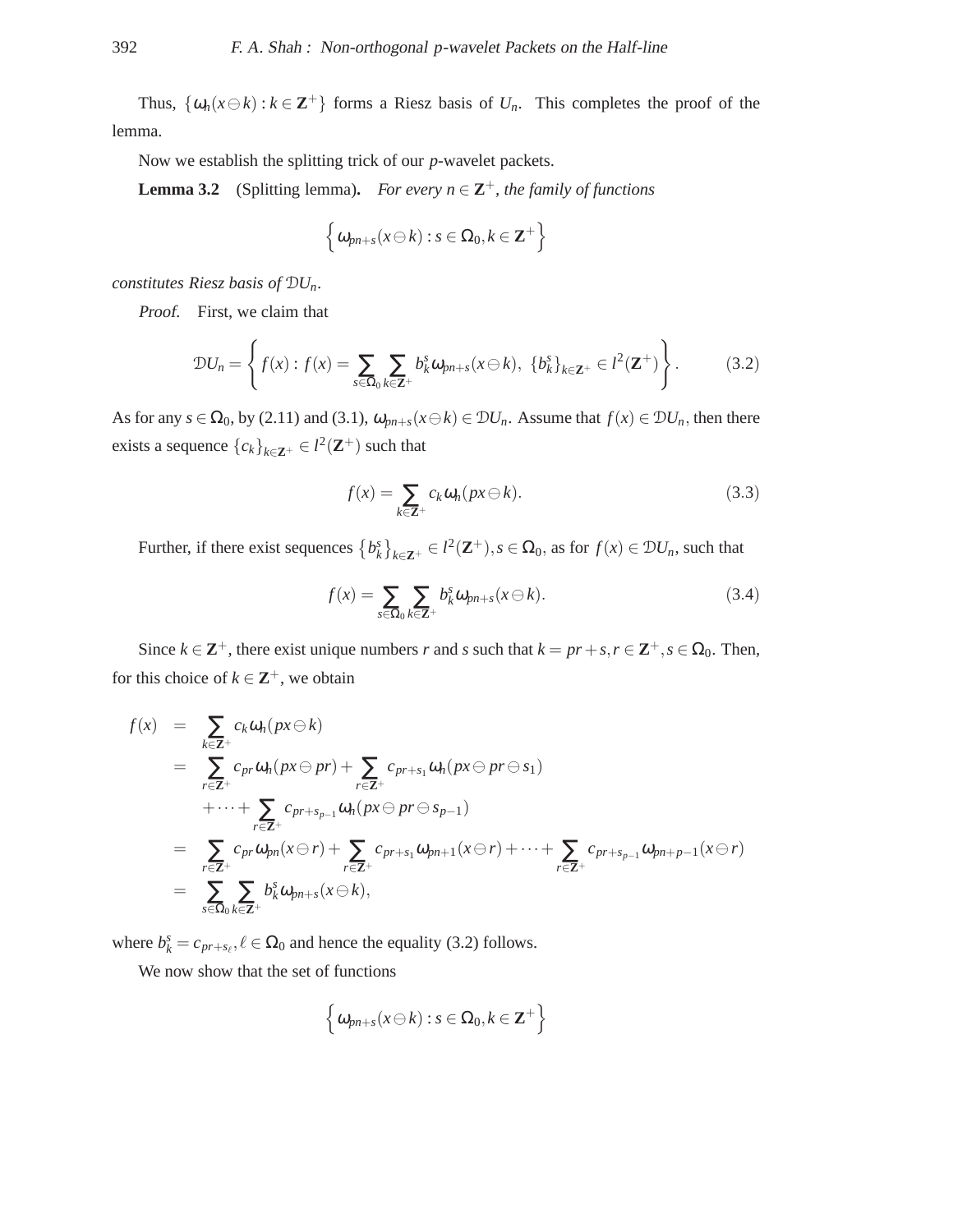form a Riesz basis of  $\mathcal{D}U_n$ . In the light of Lemma 3.1, the family  $\{\omega_n(x \ominus k) : k \in \mathbb{Z}^+\}$  is a Riesz basis of  $U_n$ . Therefore,  $\{\omega_n(px \ominus k) : k \in \mathbb{Z}^+\}$  constitutes a Riesz basis of  $\mathcal{D}U_n$ . However,  $\{\omega_n(px \ominus k) : k \in \mathbb{Z}^+\}$  can be splitted into *p*-disjoint subsets as:

$$
\Big\{\omega_n(px\ominus pk):k\in\mathbf{Z}^+\Big\},\Big\{\omega_n(px\ominus pk\ominus s_1):k\in\mathbf{Z}^+\Big\},\cdots,\Big\{\omega_n(px\ominus pk\ominus s_{p-1}):k\in\mathbf{Z}^+\Big\},\Big\}
$$

which can be written as

$$
\left\{\omega_{pn}(x\ominus k):k\in\mathbf{Z}^{+}\right\},\left\{\omega_{pn+1}(x\ominus k):k\in\mathbf{Z}^{+}\right\},\cdots,\left\{\omega_{pn+p-1}(x\ominus k):k\in\mathbf{Z}^{+}\right\}.
$$

Hence,  $\left\{\omega_{pn+s}(x\ominus k):s\in\Omega_0,k\in\mathbf{Z}^+\right\}$  form a Riesz basis of  $\mathcal{D}U_n$ .

This is the splitting trick of our method. This splitting trick decomposes the wavelet subspaces directly instead of using the low-pass filter  $m_0(\xi)$  and the high-pass filters  $m_\ell(\xi), \ell \in \Omega$ by the theory of *p*-wavelet packets (see [20,22]), and thus gives the Riesz basis of the wavelet subspaces. Applying the splitting trick to the wavelet space *W*, we can divide *W* into *p*-subspaces as follows:

**Theorem 3.3.** Let  $\{\omega_n : n \in \mathbb{Z}^+\}$  be the p-wavelet packets associated with the scaling *function*  $\varphi(x)$ *. Then the set of functions* 

$$
\left\{\omega_n(x\ominus k):p^{j-1}\leq n\leq p^j-1, k\in\mathbf{Z}^+\right\}
$$

*forms a Riesz basis of* D*jW .*

*Proof.* We prove the theorem by induction on *j*. Since  $\{\omega_n : 1 \le n \le p-1\}$  are the basic *p*-wavelets related to the Walsh functions and the family  $\{\omega_n(x\ominus k): 1 \leq n \leq p-1, k \in \mathbb{Z}^+\}$ form a Riesz basis of W. Therefore, the claim is true for  $j = 1$ . Assume that it holds for  $j(j \geq 1)$ , then

$$
\left\{\omega_n(x\ominus k):p^{j-1}\leq n\leq p^j-1, k\in \mathbf{Z}^+\right\}
$$

constitutes a Riesz basis of D*jW*.

Using Splitting Lemma 3.2 for the case  $j + 1$ , we get

$$
\left\{\omega_{pn}(x\ominus k),\omega_{pn+1}(x\ominus k),...,\omega_{pn+p-1}(x\ominus k):p^{j-1}\leq n\leq p^{j}-1,k\in\mathbf{Z}^{+}\right\}
$$

form a Riesz basis of  $\mathcal{D}^{j+1}W$ . So  $\{\omega_n(x\ominus k): p^j \le n \le p^{j+1}-1, k \in \mathbb{Z}^+\}$  form a Riesz basis of  $\mathcal{D}^{j+1}W$ .

In the next two theorems, we provide various ways to construct Riesz basis of  $L^2(\mathbf{R}^+)$  which is extracted out from the *p*-wavelet packets  $P$  (see Eq.(2.12)).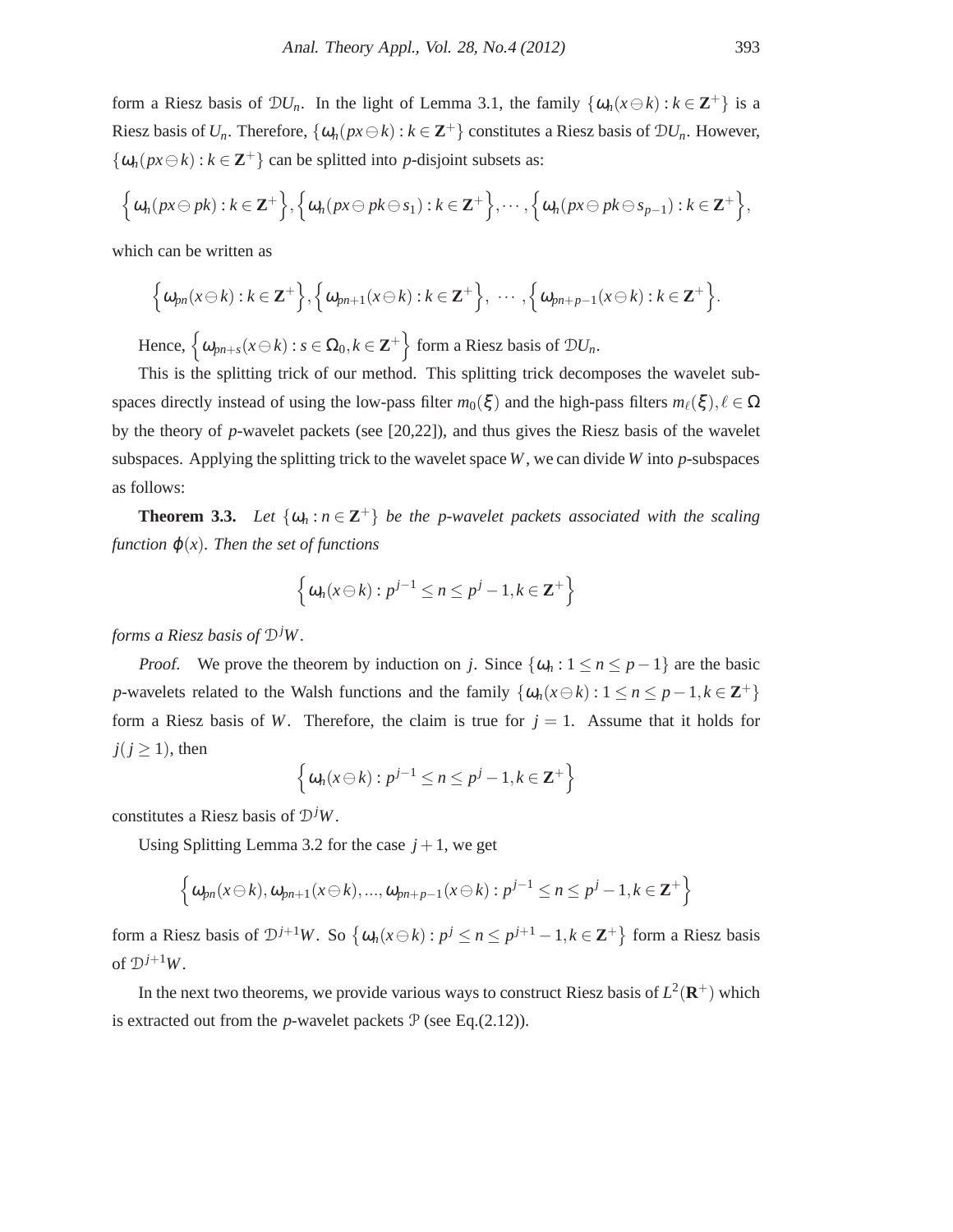**Theorem 3.4.** *For each fixed*  $j > 0, k \in \mathbb{Z}^+$ , the family of functions

$$
\left\{ \omega_n(p^\ell x \ominus k) : p^{j-1} \le n \le p^j - 1, \ell \in \mathbf{Z}, k \in \mathbf{Z}^+ \right\}
$$
 (3.5)

forms a Riesz basis of  $L^2(\mathbf{R}^+).$ 

Proof. Since  $\{\omega_n(x\ominus k): p^{j-1}\leq n\leq p^j-1, k\in \mathbb{Z}^+\}$  forms a Riesz basis of  $\mathcal{D}^jW$ . By Theorem 3.3, for each  $\ell \in \mathbb{Z}$  the set of functions

$$
\left\{ \omega_n(p^{\ell} x \ominus k) : p^{j-1} \le n \le p^j - 1, k \in \mathbb{Z}^+ \right\}
$$
 (3.6)

constitutes Riesz basis of  $\mathcal{D}^{j+\ell}W$ . Also, for each fixed  $j > 0$ ,  $L^2(\mathbf{R}^+) = \bigoplus_{\ell \in \mathbf{Z}} \mathcal{D}^{j+\ell}W$ , therefore, the set of functions  $\{\omega_n(p^{\ell}x \ominus k) : p^{j-1} \le n \le p^j - 1, \ell \in \mathbb{Z}, k \in \mathbb{Z}^+\}$  forms a Riesz basis of  $L^2(\mathbf{R}^+).$ 

It is clear from the above construction that the Riesz basis for  $L^2(\mathbf{R}^+)$  varies with respect to the integer  $j > 0$ . Thus, for the case  $j = 1$ , the sub-collection of

$$
\mathcal{P} = \left\{ \omega_n(p^{\ell} x \ominus k) : n \in \mathbf{Z}^+, \ell \in \mathbf{Z}, k \in \mathbf{Z}^+ \right\}
$$

gives us the known basis  $\{\psi_\ell(p^\ell x \ominus k) : k \in \mathbb{Z}^+, \ell \in \mathbb{Z}\}$ . Furthermore, in the above construction, the integer *j* is fixed and the dilation parameter  $\ell$  varies over all integers. In order to construct the Riesz basis from  $P$ , we allow *j* and  $\ell$  in  $P$  to vary simultaneously.

Let  $S = \{(j, \ell) : j \in \mathbb{N}, \ell \in \mathbb{Z}\}$  be a disjoint covering of **Z**, then for each  $r \in \mathbb{Z}$ , there exist a unique pair  $(j, l) \in S$  such that  $r = j + l$ . Moreover, this collection *S* is called an *n*-finite covering of **Z** if there exists a positive integer  $J < \infty$  such that for all  $(j, \ell) \in S, j \leq J$ .

**Theorem 3.5.** *Suppose*  $\{\omega_n : n \in \mathbb{Z}^+\}$  *are the p-wavelet packets associated with the scaling function*  $\varphi(x)$ *. Then, the family of functions* 

$$
\left\{ \omega_n(p^\ell x \ominus k) : p^{j-1} \le n \le p^j - 1, k \in \mathbf{Z}^+, (j, \ell) \in S \right\}
$$
 (3.7)

constitutes Riesz basis of  $L^2(\mathbf{R}^+)$  if S is an n-finite cover of **Z**.

Proof. Since for each fixed *j*, family of the functions

$$
\left\{\omega_n(x\ominus k):p^{j-1}\leq n\leq p^j-1, k\in\mathbf{Z}^+\right\}
$$

constitutes Riesz basis of  $\mathcal{D}^jW$  and hence  $\{\omega_n(p^\ell x \ominus k) : p^{j-1} \le n \le p^j - 1, k \in \mathbb{Z}^+\}$  form a Riesz basis of  $\mathcal{D}^{j+\ell}W$ .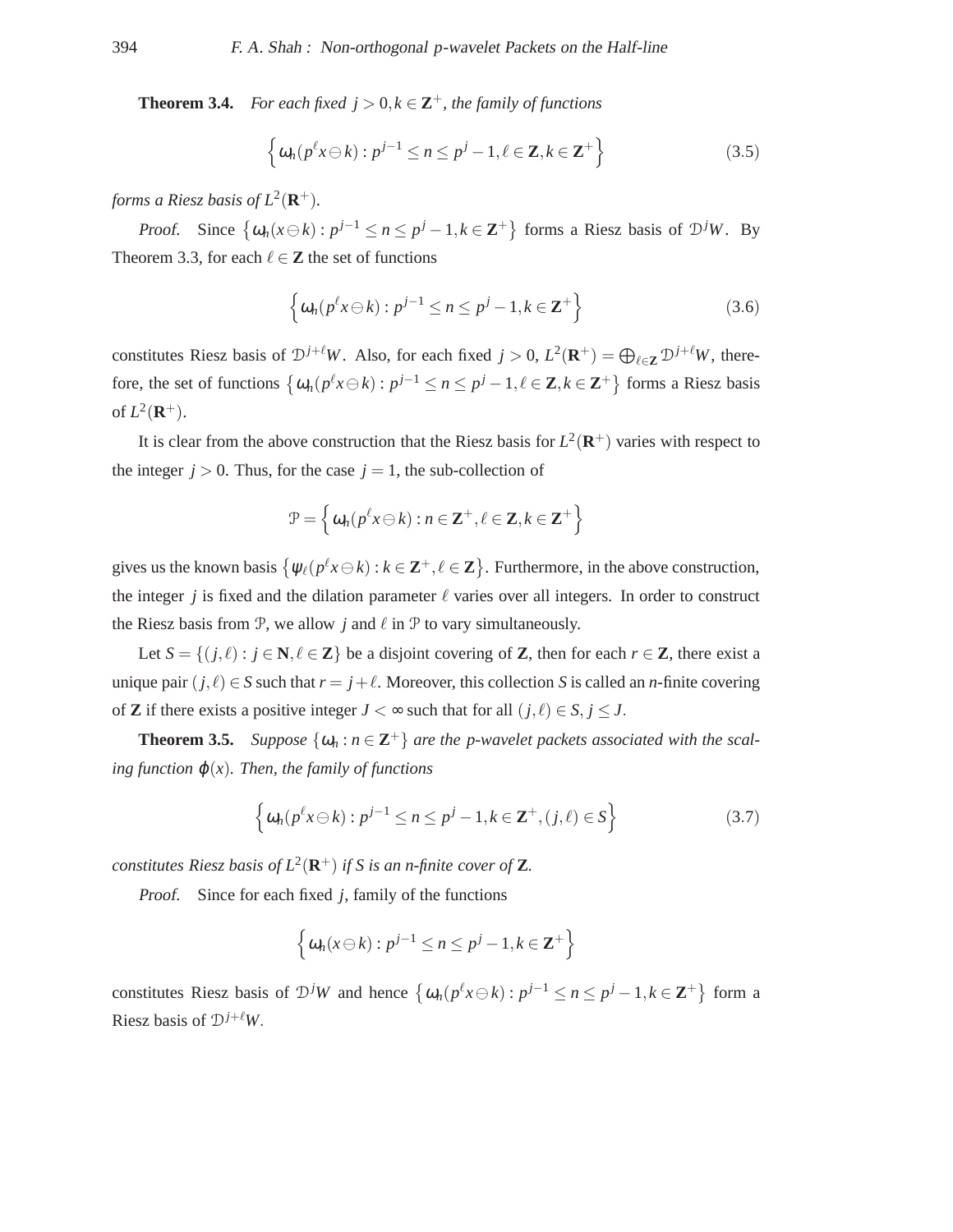For each fixed *j*, let  $S_j = \{(j, \ell) : (j, \ell) \in S\}$ . Since *S* is *n*-finite, so *S* can be written as a finite disjoint union of  $S_j$ . Therefore, by this property of *S*, we have

$$
L^{2}(\mathbf{R}^{+}) = \bigoplus_{j \in \mathbf{N}} \bigoplus_{(j,\ell) \in S_{j}} \mathcal{D}^{j+\ell}W.
$$
 (3.8)

Thus for each fixed  $j > 0$ , the family of functions

$$
\left\{\omega_n(p^{\ell}x\ominus k):p^{j-1}\leq n\leq p^j-1, k\in\mathbf{Z}^+, (j,\ell)\in S_j\right\}
$$

form a Riesz basis of  $\bigoplus D^{j+\ell}W$ . Using (3.8), it follows that (*j*,ℓ)∈*S<sup>j</sup>*

$$
\left\{\omega_n(p^{\ell}x\ominus k):p^{j-1}\leq n\leq p^j-1, k\in\mathbf{Z}^+, (j,\ell)\in S\right\}
$$

form a Riesz basis of  $L^2(\mathbf{R}^+)$ .

#### **References**

- [1] Chen, Q. and Chang, Z., A Study on Compactly Supported Orthogonal Vector Valued Wavelets and Wavelet Packets, Chaos, Solitons and Fractals, 31(2007), 1024-1034.
- [2] Chui, C. and Li, C., Non-orthogonal Wavelet Packets, SIAM J. Math. Anal., 24(3)(1993), 712-738.
- [3] Cohen, A. and Daubechies, I., On the Instability of Arbitrary Biorthogonal Wavelet Packets, SIAM J. Math. Anal., 24(5)(1993), 1340-1354.
- [4] Coifman, R. R., Meyer, Y., Quake, S. and Wickerhauser, M. V., Signal Processing and Compression with Wavelet Packets, Technical Report, Yale University, 1990.
- [5] Dahlke, S., Multiresolution Analysis and Wavelets on Locally Compact Abelian Groups, in Wavelets, Images and Surface Fitting, ( P. J. Laurent eds.), A. K. Peters, Wellesley, (1994), 141-156.
- [6] Daubechies, I., Ten Lectures on Wavelets, CBMS-NSF Regional Conferences in Applied Mathematics, SIAM, Philadelphia, 1992.
- [7] Farkov, Yu. A., Orthogonal Wavelets with Compact Support on Locally Compact Abelian Groups, Izv. Math., 69(3)(2005), 623-650.
- [8] Farkov, Yu. A., On Wavelets related to Walsh Series, J. Approx. Theory, 161(2009), 259-279.
- [9] Farkov, Yu. A., Maksimov, A. Yu. and Stoganov, S. A., On Biorthogonal Wavelets related to the Walsh Functions, Int. J. Wavelets Multiresolut. Inf. Process., 9(3)(2011), 485-499.
- [10] Farkov, Yu. A. and Rodionov, E. A., Nonstationary Wavelets related to the Walsh Functions, Amer. J. Comput. Math., 2(2012), 82-87.
- [11] Feng, Z. and Chen, G., Non-orthogonal Wavelet Packets with *r*-Scaling Functions, J. Comput. Anal. Appl., 3(4)(2001), 317-330.